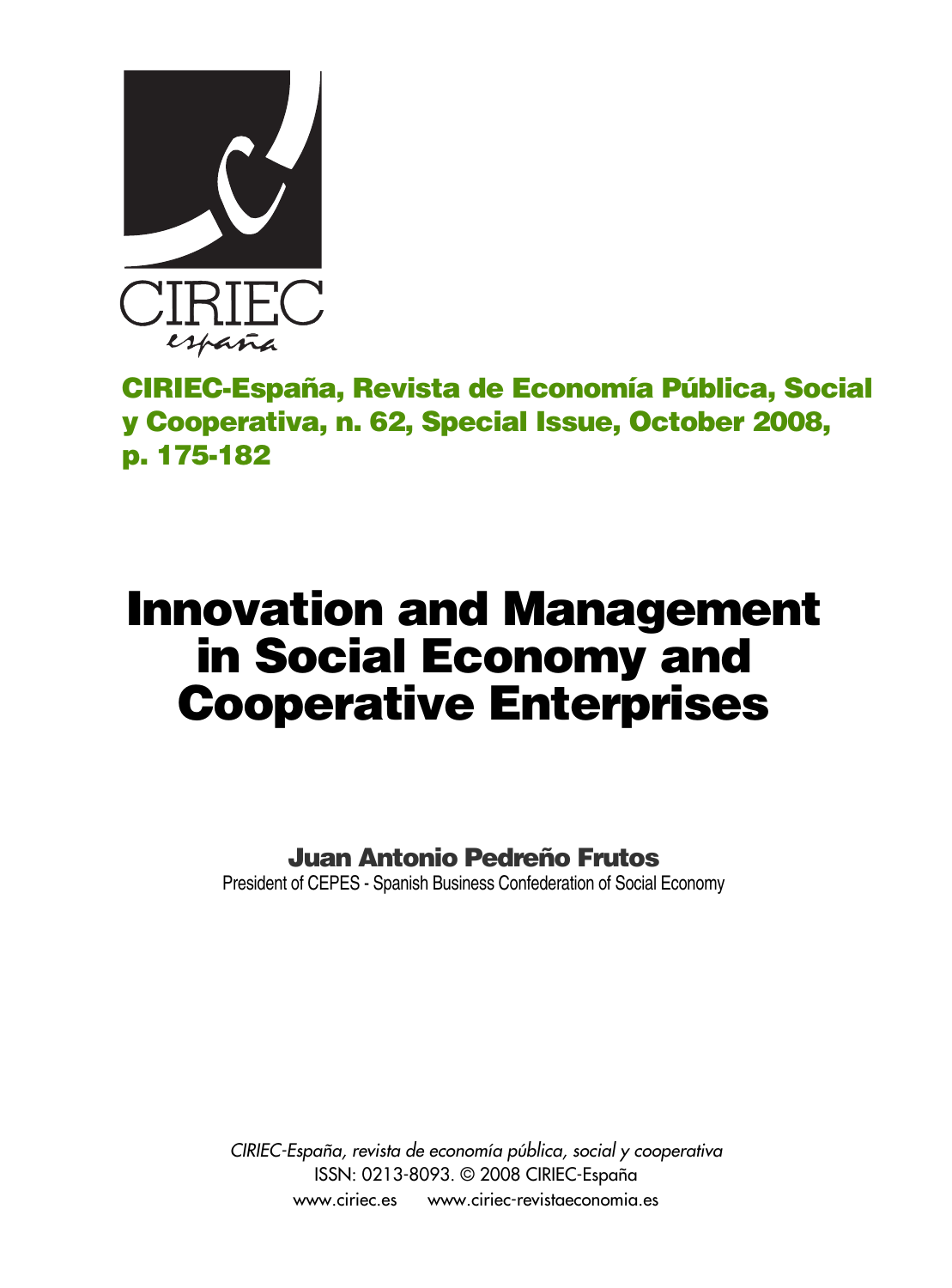## **Innovation and Management in Social Economy and Cooperative Enterprises**

#### **Juan Antonio Pedreño Frutos**

President of CEPES - Spanish Social Business Confederation of Social Economy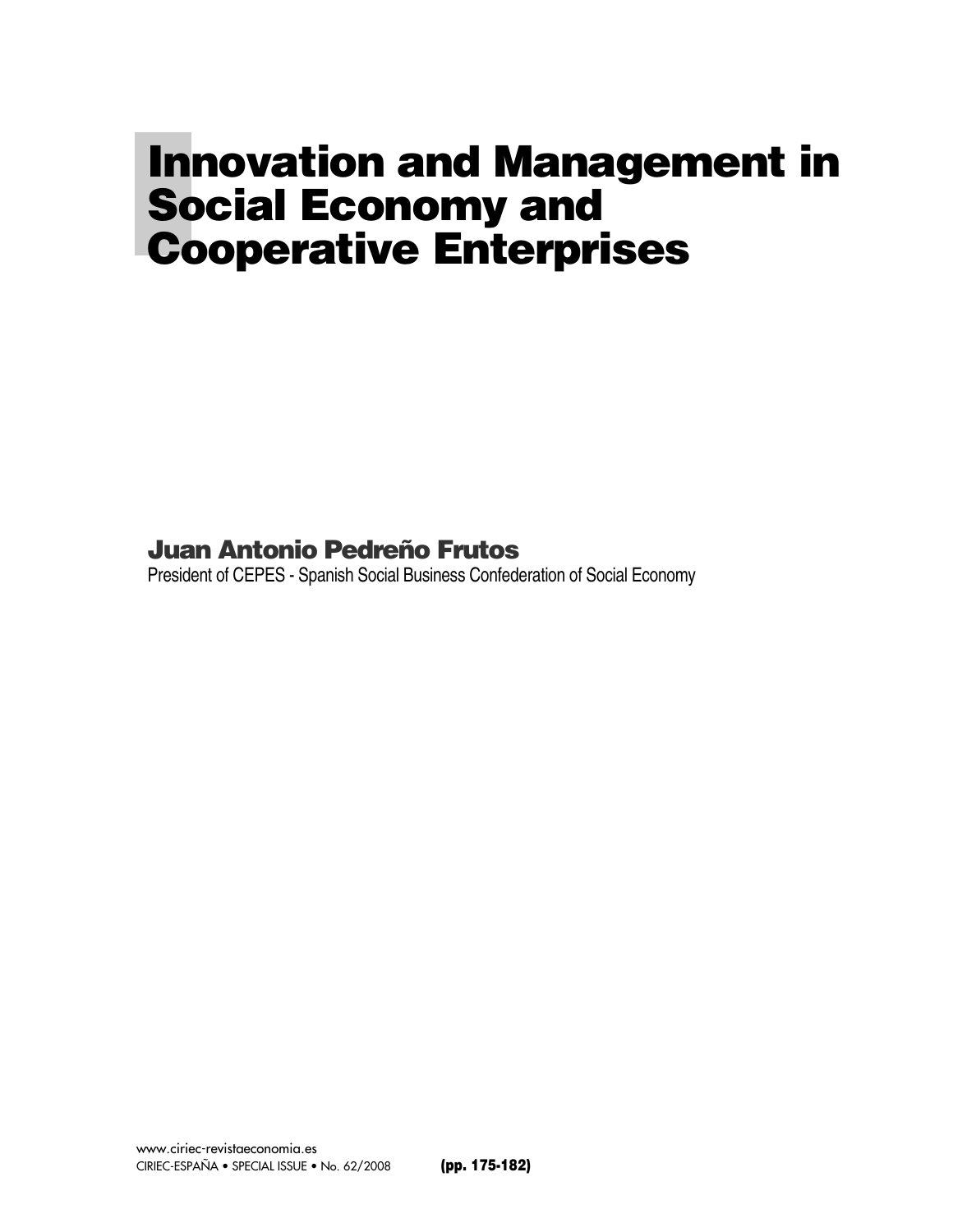#### **1.- Introduction**

Innovation and knowledge have become fundamental elements to be competitive and to guarantee the adaptation of undertakings in a globalised world. Its importance is such that Europe has situated innovation promotion policies at the core of the so-called "Lisbon Strategy" with the aim of turning the European Union into "the most competitive and dynamic knowledge-based economy in the world, capable of growing economically in a sustainable way with more and better employment and greater social cohesion"

Generally, the term "innovation" is linked to the activities undertaken by companies in the sphere of scientific and technological research with the aim of introducing new products and services in the market. As users, we witness the launch of new information and communication technologies every day, allowing us to access new services that were unimaginable a few years ago.

Europe is said to have a deficit with regard to innovation, compared to United States or Japan. If we take a look at the factors that allow us to compare and measure the differences between the EU and its trade competitors, how the concept of innovation is tackled comes to light. These factors focus on analysing the situation of certain factors such as the expenditure made by companies and public authorities in Research and Development (R+D), the volume of hi-tech technologies exports compared to total exports or the number of registered patents, amongst others1.

However, innovation is a complex concept that covers many other details. Taking the European Commission reflections on innovation as reference, innovation involves successful production, assimilation and management of novelty, not only in the economic, but also in the social, spheres. This implies that alongside necessary "technological innovation" there is an "organisational innovation" that encompasses from new business models to "new ways of organising work in areas such as workforce management (such as positive action to involve all employees in order to make work organisation a collective resource for innovation), distribution, finance, manufacturing, etc."2.

*<sup>1.-</sup> These factors may be consulted in the "European Innovation Scoreboard 2007. Comparative Analysis of Innovation Performance". http://www.proinno-europe.eu/admin/uploaded\_documents/European\_Innovation\_Scoreboard\_2007.pdf* 

*<sup>2.-</sup> COMMUNICATION OF THE COMMISSION TO THE COUNCIL, EUROPEAN PARLIAMENT, EUROPEAN ECONOMIC AND SOCIAL COMMITTEE AND THE COMMITTEE OF THE REGIONS. Innovation Policy: updating the Union's approach in the context of the Lisbon Strategy. Brussels, 11.3.2003. COM (2003) 112 final.*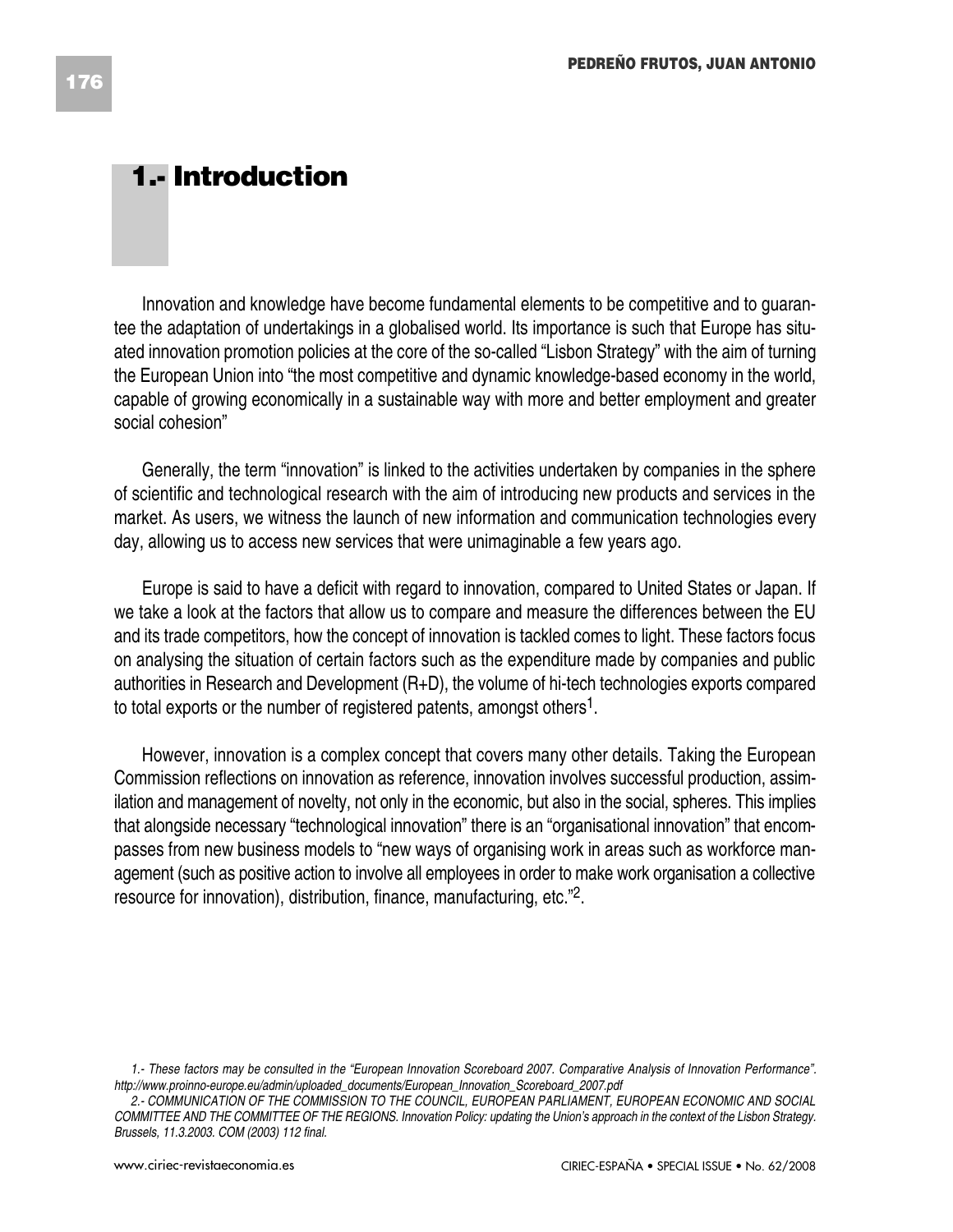The main subject of the CIRIEC-INTERNACIONAL International Congress comes at an important time. The European Commission has proposed 2009 to be the "European Year of Creativity and Innovation"3, launching an analysis process from which Social Economy will not be absent. Social Economy contributes to the improvement of technological, organisational or social innovation in the EU, providing a meaning to the European Parliament decision that acknowledges Social Economy as a cornerstone of the European social model4.

#### **2.- Social Economy and Innovation from the Enterprise**

At CEPES, we understand the Social Economy undertaking as a way of enterprising that, in balance with competition and competitiveness criteria, integrates the following values:

- prominence of persons over capital,
- share of profits/results with a collective criteria,
- organisation with a democratic spirit
- with special solidarity towards the environment, and
- generator of social cohesion

These values translate into Social Economy generating innovative business management and government models that are to a large extent different than the traditional business model. Whilst in the latter the objective is to obtain a profit, the Social Economy enterprise arises always from a group of persons who start a collective project with the aim of reaching a shared objective, which is usually related to obtaining employment or access to a basic social service, an objective a person could not obtain individually<sup>5</sup>. These are undertakings where the person is located at the core of the decisionmaking process, with capital being the instrument to achieve this shared objective and to generate collective wealth in this way.

*<sup>4.-</sup> COMMISSION OF THE EUROPEAN COMMUNITIES Proposal for a DECISION OF THE EUROPEAN PARLIAMENT AND OF THE COUN-CIL concerning the European year of creativity and innovation 2009. Brussels, 28.3.2008 COM(2008) 159 final.*

*<sup>5.-</sup> Decision of the European Parliament on a European social model for the future (2005/2248(INI).*

*<sup>6.-</sup> The EESC states that: "The Social Economy is a type of enterprise which often appeals to groups that traditionally would not dare to set up an enterprise. Collective enterprise enables them to pool resources and share risks. The security thus provided is more conducive to risk-taking" (Opinion of the EESC on "The Social Economy and the Single Market". 2000/C 117/11. Official Journal of the European Communities. 26.04.2000).*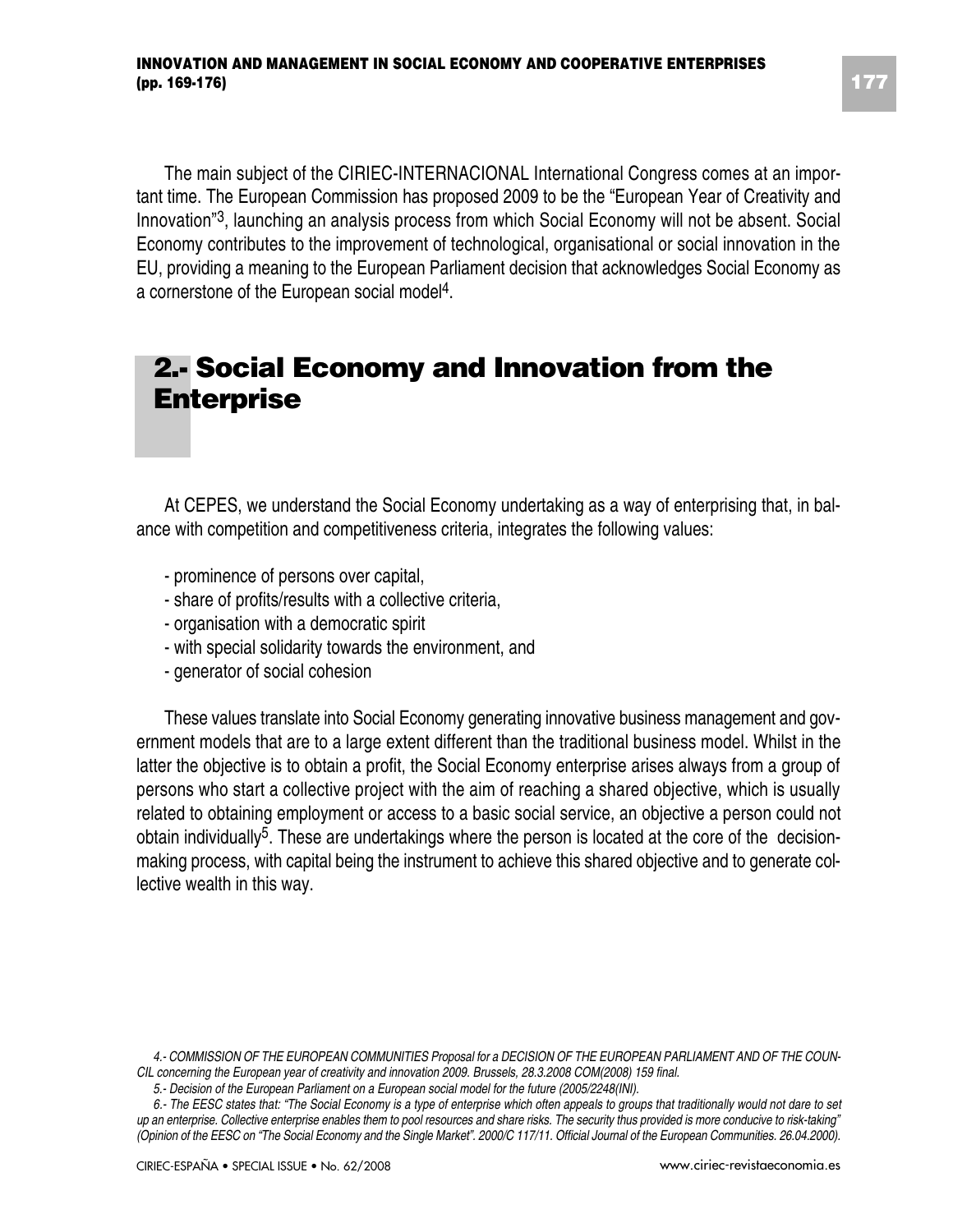This functioning philosophy translates into management and rendering of services in Social Economy enterprises being based on transparency and the participation of the interested parties, thus favouring innovation and customer-orientation $6$  as well as a combination between economic viability and social responsibility7. For this reason, Social Economy is considered to be a "school of economic democracy".

The concept of the Social Economy enterprise is therefore an innovation with regard to the dominant definition of enterprise, limited to a production unit with the objective of maximising profit. Social Economy reinforces the conception of enterprise as another way of citizenry based on a socially and environmentally responsible commitment with the surroundings in which it carries out its activities.

There is a coincidence between the values of Social Economy and those that are forcing the configuration of a new business scheme based on social responsibility. As the European Commission states, cooperatives, mutual societies or associations spontaneously take on social and civil responsibilities as a consequence of their ability to integrate the interests of their members and addressees $8$ .

These commitments are part of a Social Economy that is capable of creating work opportunities in territories that are not attractive to traditional investors. Being enterprises that arise in the territory to solve the problems of its population, Social Economy encourages people to remain in their surroundings, avoiding business delocalisation. In the case of Spain, the role played by agricultural cooperatives in giving support to small agricultural producers may be highlighted, in turn guaranteeing the sustainable development of the rural environment and avoiding its depopulation.

Social Economy also guarantees that complementary services are offered. Mutual societies manage social provision for collectives that would otherwise have a lower level of social protection. Social Economy, through social initiative cooperatives or integration companies, offers answers to new social needs regarding the social and labour integration of persons with difficult employability. It favours the integration of persons with disabilities in economic activity through special employment centres or by means of specialised organisations such as the Spanish National Association of the Blind (ONCE) and FUNDOSA business group. These are some of the innovative answers to new social needs which neither the private nor public sector respond to, in such a way that without Social Economy enterprises, large social groups would continue to suffer situations of instability and total marginalisation.

Social Economy provides general-interest services such as housing, health or education, facing territorial shortfalls through education, housing or medical care cooperatives that offer an indispensable alternative for population sectors that, otherwise, would not be able to access them. It also offers

*<sup>6.-</sup> Green Paper – Entrepreneurship in Europe. Brussels, 21/1/2003. Document based on COM(2003) 27 final.*

*<sup>7.-</sup> Commission of the European Communities. "Communication from the Commission concerning Corporate Social Responsibility: A Business contribution to Sustainable Development". Brussels, 2.7.2002. COM(2002) 347 final.*

*<sup>8.-</sup> GREEN PAPER Promoting a European framework for corporate social responsibility. Brussels, 18.7.2001. COM(2001) 366 final.*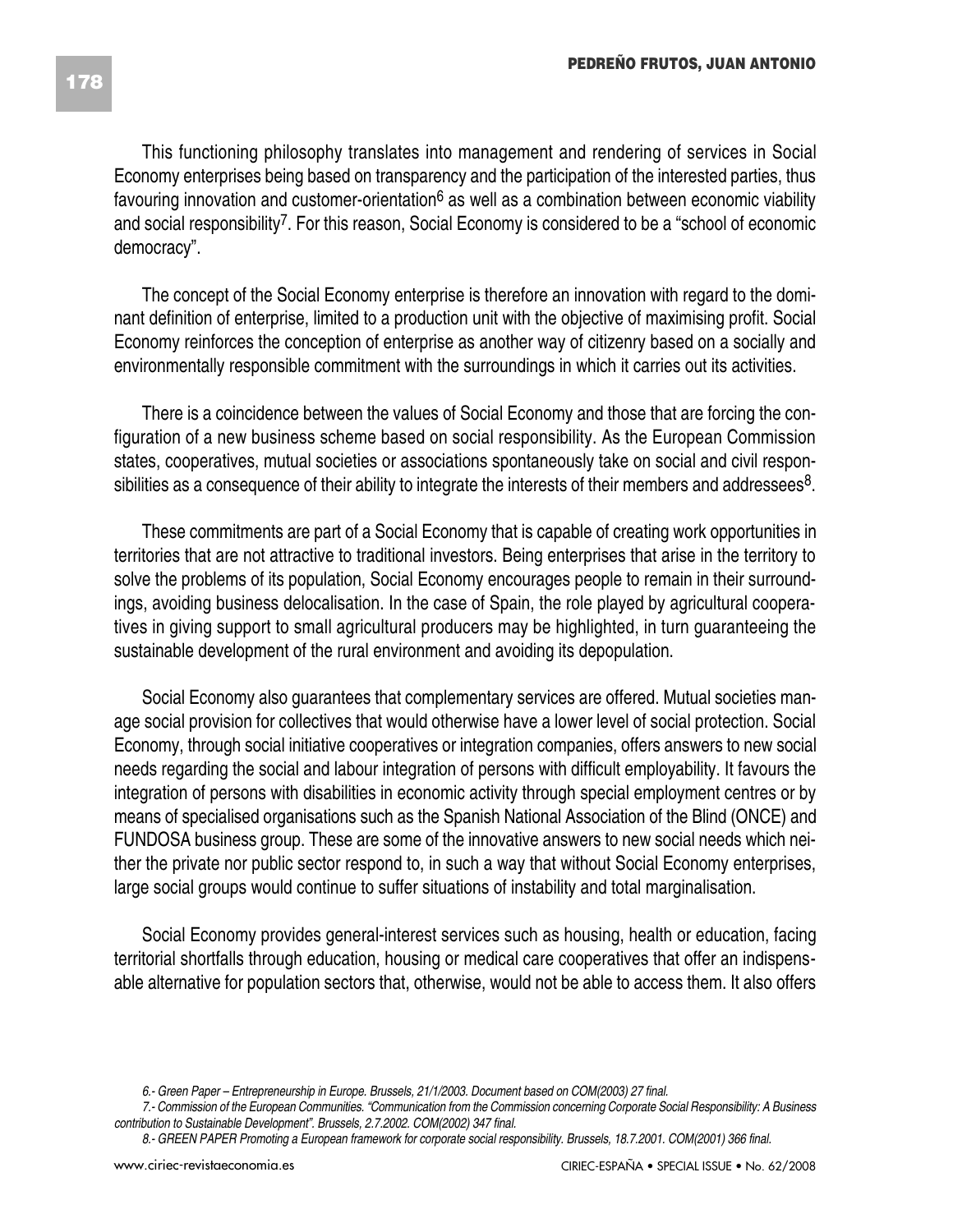#### **INNOVATION AND MANAGEMENT IN SOCIAL ECONOMY AND COOPERATIVE ENTERPRISES (pp. 169-176)**

infrastructures and supplies, as in the case of consumption cooperatives that offer distribution structures in places and areas where they did not previously exist.

It supports small self-employed workers who are linked to the generation of cooperative groups, as in the case of hauliers or small retailers (Grupo Unide) in order to guarantee their presence in an increasingly competitive market. Social Economy has specific business groups that are a significant reflection of fair distribution of the wealth generated, as in the case of Mondragón Corporación in the Basque Country, ASCES in Valencia or Grupo CLADE in Catalonia, which are a proof that Social Economy, within its values, is able to take on business and market leadership.

One of the most significant contributions of Social Economy is its capacity to promote social capital9, generating trust networks between persons, and also its capacity to generate employment and encourage enterprising abilities. Cooperatives in general, and associated labour cooperatives and employee-owned companies in particular, are proof of the existence of collective enterprisers, showing that a plurality of enterprising forms exist with a different, as well as innovative, approach to the concept of enterprise.

### **3.- Social Economy as an innovative business actor**

As we have seen, Social Economy enterprises are a part of a set of enterprises that search for and offer solutions in the market with new products and services. Social Economy enterprises "are essential for business pluralism and economic diversity [...] proving that this sector is also based on a business mentality".

Social Economy is not a marginal reality; on the contrary, its presence in society in unquestionable10. Considering the case of Spain alone, the Spanish Social Economy Enterprise Confederation (CEPES) represents the interests of more than 51,700 companies with a turnover of 101,555 million euros and 2,500,000 guaranteed jobs in 2007. More than 11,350,000 persons are associated to Social Economy institutions. These figures translate into Social Economy being responsible for 10% of national GDP and approximately 25% of Spanish population having some kind of relationship with these organisations.

*<sup>9.-</sup> Opinion of the Committee of the Regions on "Partnerships between local and regional authorities and social economy organisations: contribution to employment, local development and social cohesion". Official Journal of the European Communities C192/53 del 18.8.2002.*

*<sup>10.-</sup> The Spanish Constitution itself acknowledges cooperative enterprises and the participation of workers in the undertaking. Article 129.2. "The public authorities will efficiently encourage the different forms of participation in the undertaking and will promote, through suitable legislations, cooperative societies".*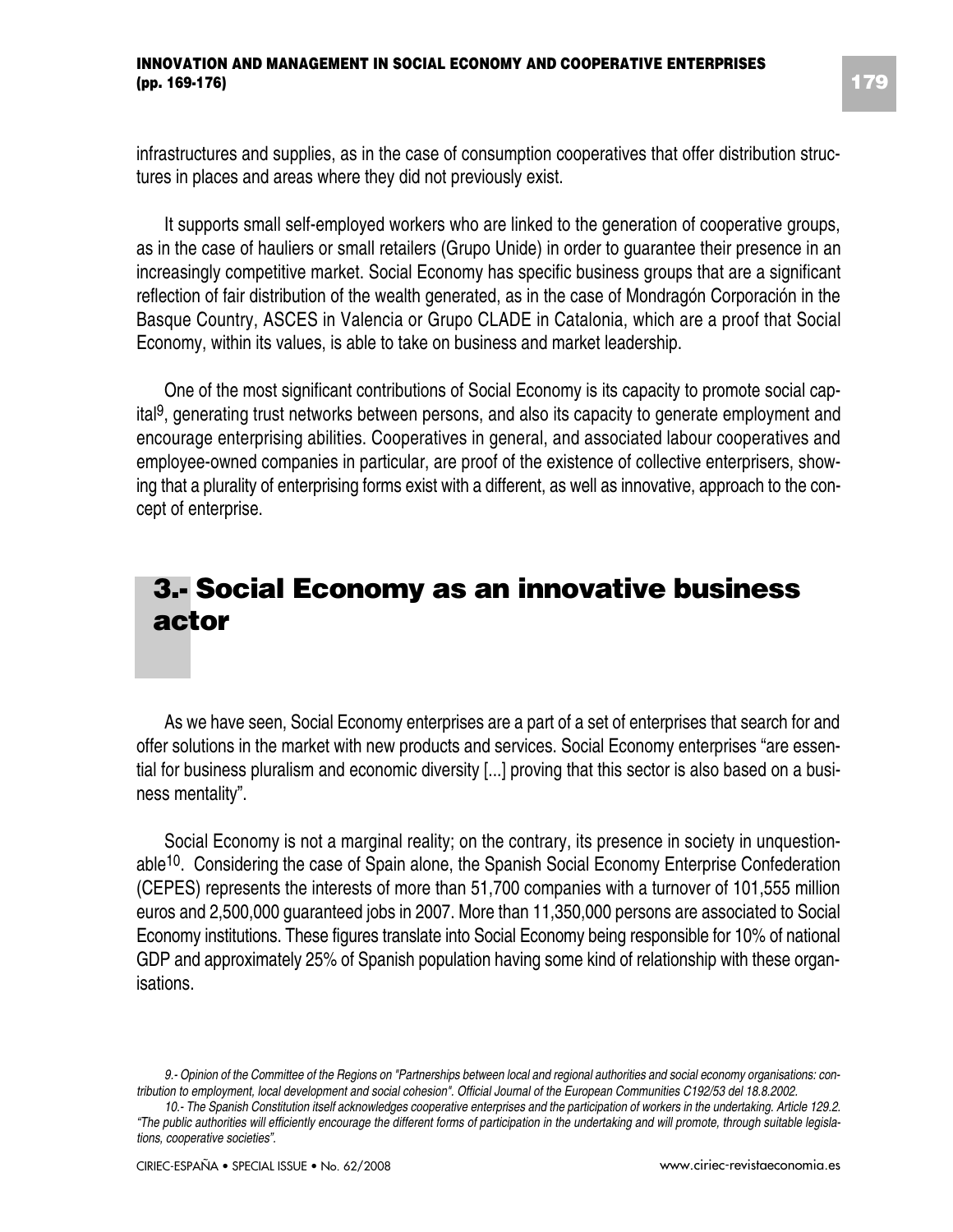CEPES is the institutional representative of Social Economy as the organisation that brings together the different economic activities under the Social Economy concept in Spain. It comprises 26 organisations11. All of these organisations are national or regional confederations and specific business groups, representing the interests of Cooperatives12, Employee-owned Companies13, Mutual Societies<sup>14</sup>, Integration Companies<sup>15</sup> and Special Employment Centres<sup>16</sup> with more than 200 support structures at regional level.

The CEPES project to bring together the different forms of Social Economy at national level is a pioneering experience in Europe which has the following objectives:

- Promote and defend Social Economy and the movements and sectors that comprise it
- Promote and defend the integration and coordination of Social Economy
- Favour the country's economic development as a means to achieve an increasingly fair social situation
- Express and defend the common interests of the member institutions before society and the Administration and before European and international institutions
- Defend and declare the common interests of Social Economy before all instances, in the economic, social, cultural or political planes of the State and European Community

*- 14 NATIONAL ORGANISATIONS: AFEM: FEAPS Association towards Employment; CCAE: Spanish Confederation of Agricultural Cooperatives; CERMI: Spanish Committee of Representatives of the Disabled; CNEPS: Spanish Confederation of Mutual Societies; COCETA: Spanish Confederation of Associated Labour Cooperatives; CONCOVI: Spanish Confederation of Housing Cooperatives; CONFESAL: Employers' Confederation of Employee-owned Companies; FEDEI: Spanish Federation of Integration Company Organisations; HISPACOOP: Spanish Confederation of Consumers and Users Cooperatives; ONCE: Spanish National Organisation of the Blind; UCOTRANS: Transport Cooperatives Union; UECOE: Spanish Union of Education Cooperatives; UNACOMAR: National Union of Sea Cooperatives and National Federation of Fishermen's Guilds.*

*- 5 REGIONAL ORGANISATIONS: CCC: Cooperatives Confederation of Catalonia; KONFECOOP: Cooperatives Confederation of the Basque Country; CEPES-ANDALUCIA: Confederation of Social Economy Institutions of Andalusia; FECOMA: Cooperatives Federation of Madrid; CEPES EXTREMADURA: Confederation of Social Economy Institutions and self-employed workers of Extremadura.* 

*- 7 SPECIFIC SOCIAL ECONOMY BUSINESS GROUPS: Mondragón Corporación; GRUPO ASCES: Association for the Cooperation of Social Economy; GRUPO CLADE; FUNDOSA GRUPO; GRUPO ATLANTIS; Fundación Espriu; UNIDE: Spanish Retailers Union.*

*12.- A form of business organisation with democratic structure and functioning (one person, one vote). Their activity is carried out following cooperative principles and is regulated at regional, national and international level: voluntary and open membership of its partners, democratic management, economic participation of its members, education, training and information and interest to the community. There were 25,714 cooperatives registered in 2007, employing 317,542 persons.*

*13.- Enterprises that have a high proven potential to generate employment. In this type of enterprise, social capital mainly belongs to the workers. The fact that workers are shareholders favours self-motivation when tackling projects. The minimum number of partners required to establish them is 3 and establishment procedures are similar to any other trading company. There were 19,737 registered in 2007, employing 124,784 persons.* 

*14.- They are not-for-profit societies made of persons, with a democratic structure and management, carrying out an insurance activity of a voluntary nature, complementary to the public Social Security provision system. In 2007 there were 410 mutual societies across Spain.*

*15.- Defined as "Learning structures, of a trade nature, with the aim of favouring the employment of disadvantaged collectives by means of developing a productive activity for which an integration process is designed, establishing a conventional labour relationship in the process". It must have a proportion of integration employees in its staff, varying between 30% and 60% depending on each Autonomous Community. 80% of profit is reinvested in the enterprise. There were 180 enterprises with 1,340 workers in the process of integration in 2007.*

*16.- Enterprises that combine economic feasibility and their participation in the market with their social commitment to collectives with less opportunities in the labour market. Their staff comprises, for the most part, persons with disabilities (at least 70% of all employees). They carry out a productive and competitive capacity that allows them to introduce their products in the market. In 2007, there were 1,700 undertakings employing 88,478 persons with disabilities.*

*<sup>11.-</sup> The members of CEPES are:*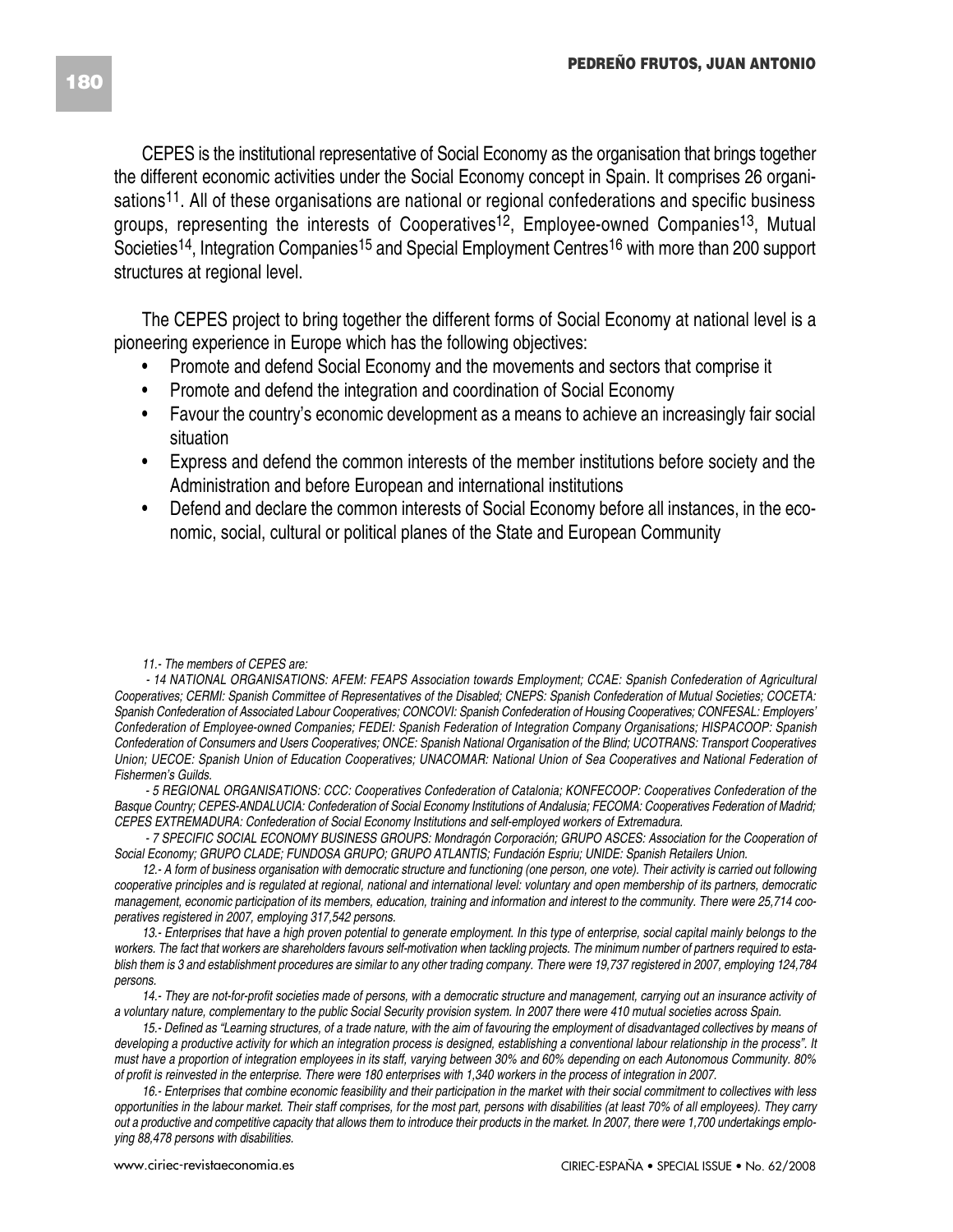- Study all types of problems that arise in general and in common in Social Economy Associations, agreeing the solutions required and establishing the resulting joint lines of action
- Establish and facilitate common-interest or specific services required by Social Economy **Organisations**
- Promote the advancement of business management methods and techniques, especially by means of research and the dissemination of its results, and organising and running suitable means for training and information
- Establish, maintain and encourage relationships with Spanish, European and international institutions

Social Economy is therefore an economic and social agent with a strong social presence, contributing through its representative organisations its values and models towards the construction of public policies. Social Economy has its own experiences and perspectives that should be taken into account in the definition of policies to promote business innovation.

### **4.- Final Comments**

Europe is committed to creativity and innovation, aware that the competitiveness of its economy is based on the added value and quality of its products before its competitors. This position of strength necessarily entails promoting the involvement of citizens and, especially, enterprises, including those in Social Economy, in continuous processes to access knowledge<sup>17</sup> as well as research and development18.

The Social Economy enterprise is proof of the need to tackle the concept of innovation in its broadest sense, as defined by the European Commission. Social Economy shows how creativity is necessary to "invent" solutions for new social needs on the basis of business governance models that are characterised by the participation of citizens and professionals in the decision-making processes that affect them<sup>19</sup>. As stated at the start of this paper, Social Economy can not be absent from the configuration of this policy since innovation is an important and indispensable tool to guarantee that SMEs,

*<sup>17.-</sup> For instance, the Innovation Social Economy Foundation, INNOVES, with the objective of promoting innovations amongst Social Economy enterprises in Andalusia, articulating, implementing and promoting innovation, research and inter-cooperation projects. http://observatorio.innoves.es/*

*<sup>18.-</sup> For instance, Grupo Mondragón, Mondragon Unibertsitatea and the Ikerlan Technology Centre have created the GARAIA Innovation Pole as a project to support innovation activities. http://www.pologaraia.es/*

*<sup>19.- &</sup>quot;Social Action Voluntary Institutions in Spain". General Report. Fundación Foessa and Cáritas Española. Coordinator: Gregorio Rodríguez Cabrero. 2003.*